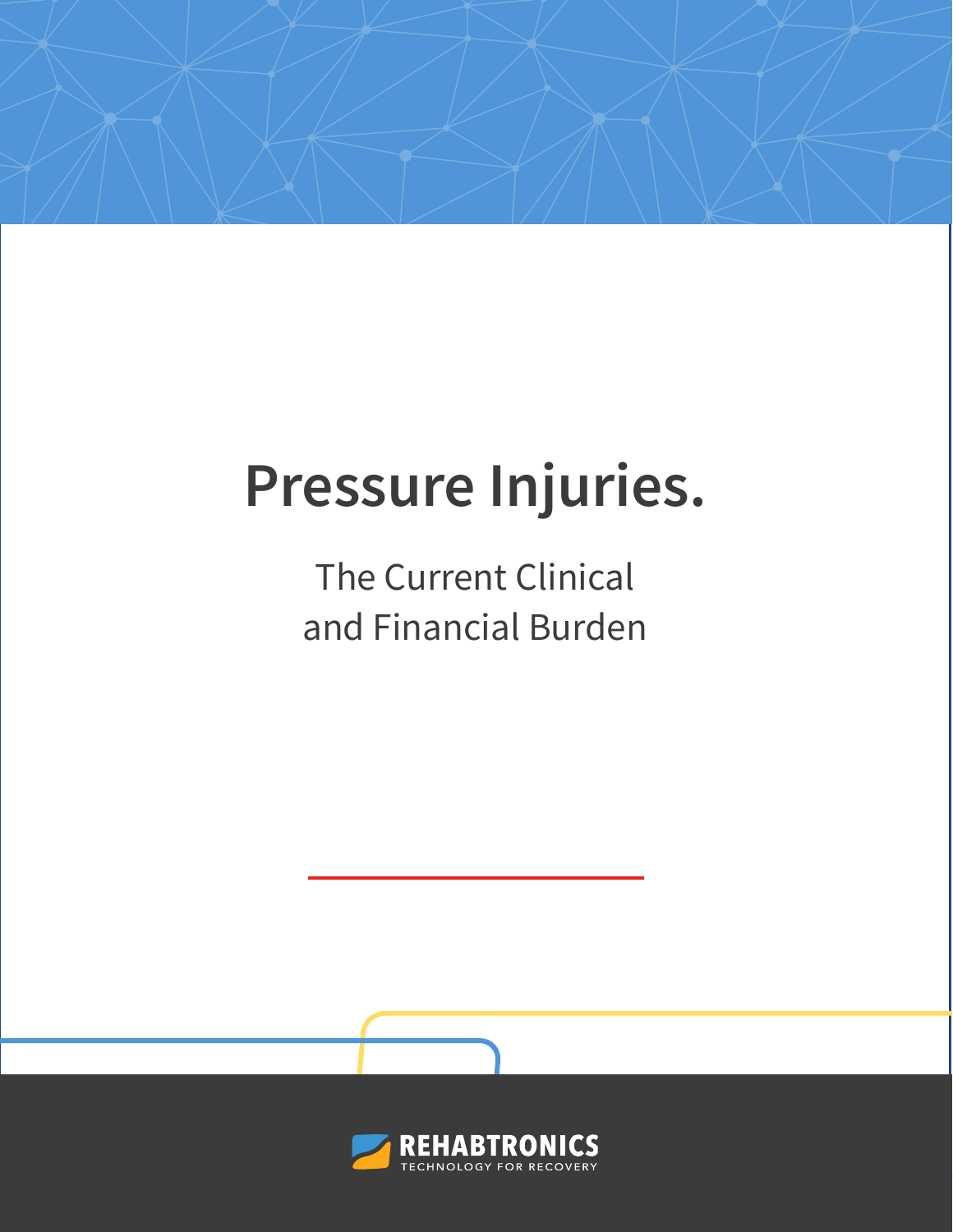## **Pressure Injuries.**

The Current Clinical and Financial Burden

### Executive Summary

Pressure injuries are wounds caused by prolonged pressure. They generally occur on bony areas of the body such as the tailbone and heels and affect older, hospitalized adults with limited mobility and sensation.

There are six classifications of pressure injuries: Stages I-IV (representing progressively increasing tissue loss); Unstageable and Deep Tissue Injury. Pressure injuries often lead to cellulitis and gangrene (tissue death) but can lead to more life-threatening complications such as sepsis and death.

Injury management is nursing intensive and can lead to overcrowding and widespread infection in resourcestrained facilities. Across North America, pressure injuries impact approximately 20% of hospitalized patients and increases baseline mortality rate. On average, a pressure injury more than doubles a patient's stay and substantially increases hospital expenses. For example, stage IV injuries and associated complications can exceed \$120,000 in the US.

The most common approaches to prevention currently used are offloading pressure by turning patients every two hours and/or using pressure distributing mattresses. Both methods have shown limited efficacy. Treatment is limited to wound management and debridement at low stages, but higher stages require surgical intervention. Due to the high cost of treatment, there is a high demand for more effective preventative measures.

### Pressure Injury Formation and Classification

Pressure injuries, also known as pressure ulcers or bedsores, are injuries to skin and underlying tissue that are caused by prolonged pressure.<sup>1</sup> They occur in soft tissue and skin surfaces over bony areas of the body, such as the heels and tailbone. These areas are prone to elevated external pressure, which disrupts blood supply and causes tissue damage. Pressure injuries generally impact people with limited mobility or sensation and can form within hours or days. Therefore, they are a significant problem in older hospitalized adults. **In the United States, pressure injuries are responsible for over 60,000 deaths annually, and the treatment of hospitalacquired pressure injuries costs over \$12 billion annually.**<sup>2</sup>

There are six categories of pressure injuries: Stages I-IV, Unstageable, and Deep Tissue Injury (DTI).<sup>3</sup> Stage is determined based on clinical assessment. The numbered stages represent progressively greater tissue loss:

Stage I: Redness Stage II: Skin breaking and blistering Stage III: Injury extends into fatty tissue underneath the skin Stage IV: Depth and damage extends to muscle and bone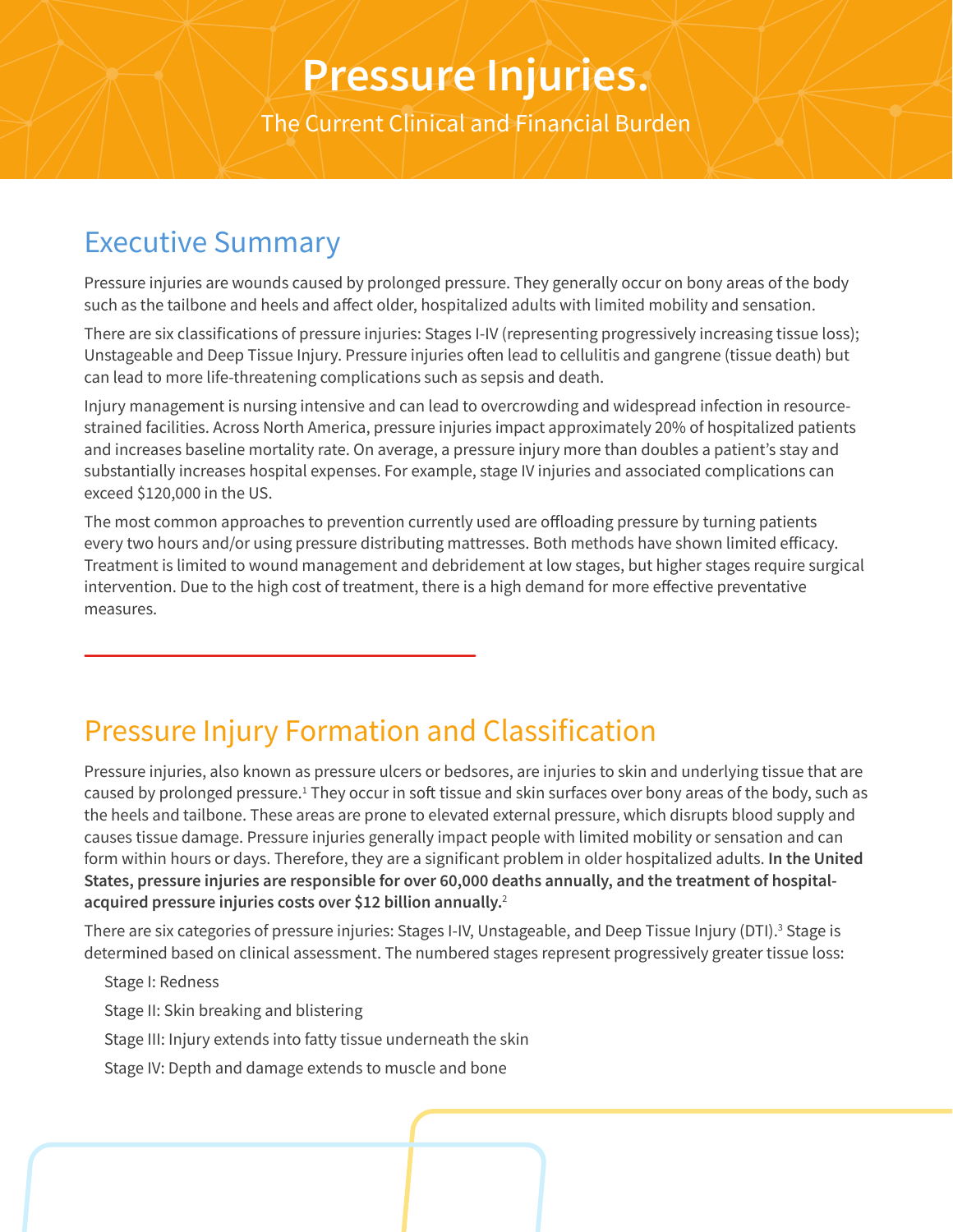#### **Pressure Injuries Originate Deep Below the Skin**

Although pressure injuries were previously thought to solely originate at the skin surface, they often originate deep below the skin at the bone-muscle interface. Prior to breaching the skin, these DTIs are very difficult to detect, but are marked by bruising and a purple appearance of the skin. They often go unnoticed until they break the skin, at which point they manifest as Stage 3 or 4 injuries, which are far more severe than the first two stages. A wound is considered unstageable if it is covered with a thick layer of dead tissue and pus that obscures the wound and prevents accurate stage differentiation.



### Etiology of Pressure Injuries

Normal blood pressure within capillaries ranges from 20 to 40 mmHg; 32 mmHg is considered the average.<sup>5</sup> When external pressure exceeds capillary filling pressure, small blood vessels will narrow or block entirely, disrupting blood flow.

Capillary disruption is a complex sequential process. It forms the basic premise of pressure injury formation:<sup>8-11</sup>

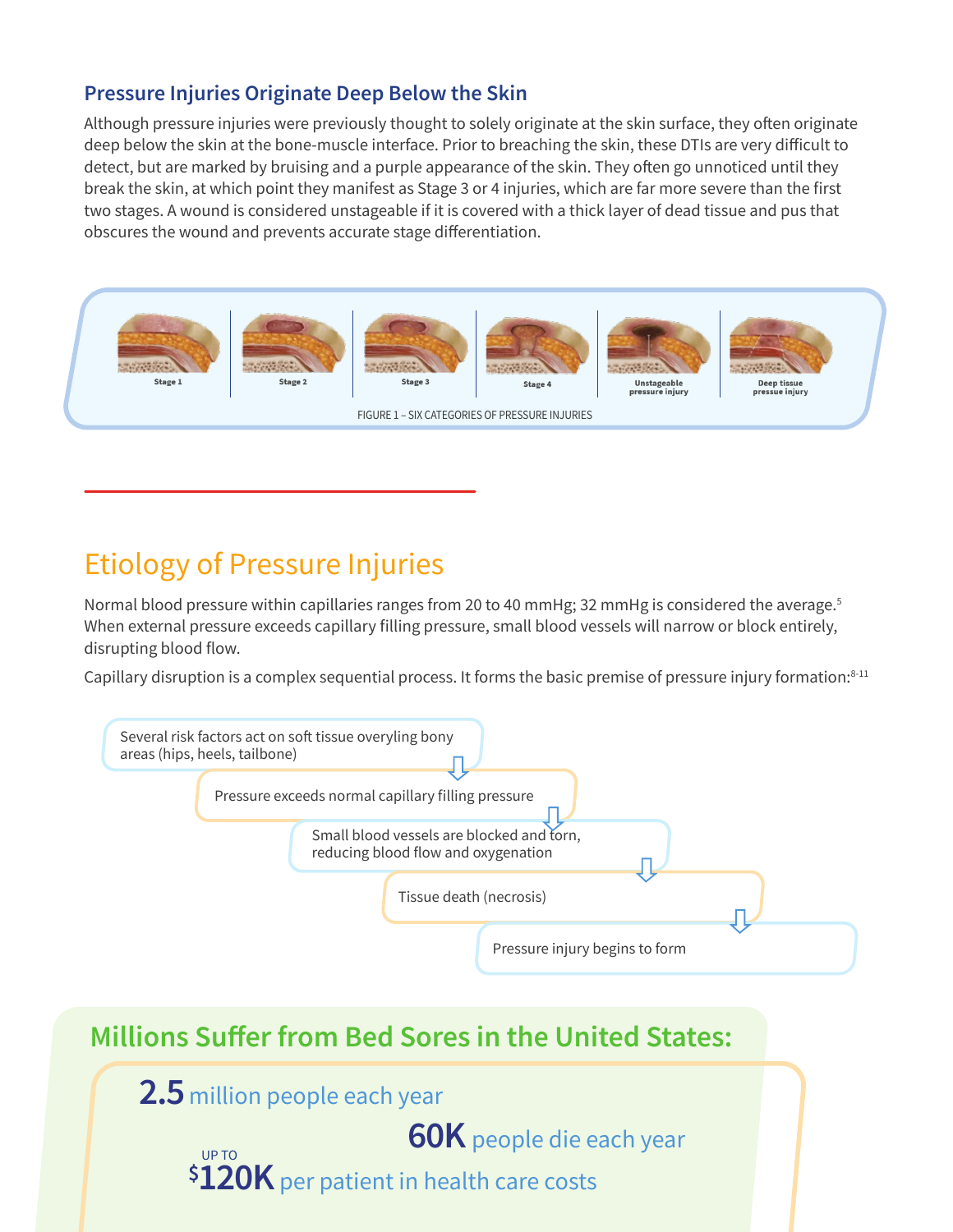### Mechanism of Deep Tissue Injury

The mechanism of Deep Tissue Injury (DTI) formation at the cellular level depends on the extent of strain on the soft tissue.<sup>8</sup> For low-to-moderate strain, the lack of blood supply causes metabolic changes within deformed cells. This is followed by the accumulation of cell waste products and a decrease in pH (an acidic cell environment). In the case of high strain injury, there is direct deformation-related damage producing cell membrane failure and disrupting the cell structure. The outcome of both of these processes is cell death.

**The combination of several risk factors can significantly accelerate injury formation.** Tissue deformation can begin within 10 minutes of loading,<sup>9</sup> with pressure injuries starting to form as early as 1 hour after.<sup>12</sup> For lower risk patients, pressure injuries may develop over days or weeks.

### Risk Factors Using the Braden Scale

Pressure injury risk is generally measured using the Braden Scale.<sup>7</sup> This scale evaluates patients on six variables noted in the table below, which compares a healthy individual with a high-risk patient.

| <b>Risk Category</b>      | <b>Healthy Individual</b>                                                                                                                                               | <b>High-Risk Patient</b>                                                                                                                                                                                                                                                                                                       | <b>Disease Mechanism</b>                                                                  |
|---------------------------|-------------------------------------------------------------------------------------------------------------------------------------------------------------------------|--------------------------------------------------------------------------------------------------------------------------------------------------------------------------------------------------------------------------------------------------------------------------------------------------------------------------------|-------------------------------------------------------------------------------------------|
| <b>Sensory Perception</b> | Subconsciously adjusts<br>weight in response to<br>discomfort when sitting or<br>asleep.                                                                                | A patient with a spinal cord injury<br>will not feel pain due to prolonged<br>pressure. They may fail to adjust and<br>relieve pressure.                                                                                                                                                                                       | Ischemia (inadequate blood<br>supply)                                                     |
| Moisture                  | Uses proper hygiene and<br>dries skin to prevent the<br>accumulation of bacteria.                                                                                       | A patient with bowel incontinence<br>may have elevated moisture at their<br>lower back, leading to bacterial<br>infection                                                                                                                                                                                                      | Dermatitis (skin inflammation<br>and breakdown)                                           |
| Activity                  | Engages in consistent<br>physical activity to ensure<br>cardiovascular health and<br>healthy capillary pressure.                                                        | An inactive or bedridden patient<br>may experience poor blood flow<br>to capillaries supplying skin and<br>underlying tissue: minimal external<br>pressure disrupts supply.                                                                                                                                                    | Ischemia (inadequate blood<br>supply)                                                     |
| Mobility                  | Can move the body<br>independently to relieve<br>pressure when sitting or<br>sleeping.                                                                                  | Wheelchair-bound or bedridden<br>patients need help to alleviate<br>pressure, delaying relief.                                                                                                                                                                                                                                 | Ischemia (inadequate blood<br>supply)                                                     |
| Nutrition                 | Maintains a balanced diet;<br>circulating blood is rich in<br>nutrients.                                                                                                | Poor nutrition interferes with the<br>function of the immune system<br>and collagen synthesis, slowing the<br>wound healing process.                                                                                                                                                                                           | Low protein and vitamin<br>content (limited regenerative<br>factors)                      |
| Friction/shear            | Quickly recovers from skin<br>damage following abrasion.<br>Subconscious adjustments<br>and muscle contractions<br>in response to deep tissue<br>circulatory occlusion. | Bed or wheelchair transfer can cause<br>friction and shear, accelerating tissue<br>damage that leads to pressure injury.<br>An inactive or bedridden patient<br>may experience poor blood flow<br>to capillaries supplying skin and<br>underlying tissue: sheer forces<br>disrupt blood circulation and tissue<br>oxygenation. | Dermatitis (skin inflammation<br>and breakdown).<br>Ischemia (inadequate blood<br>supply) |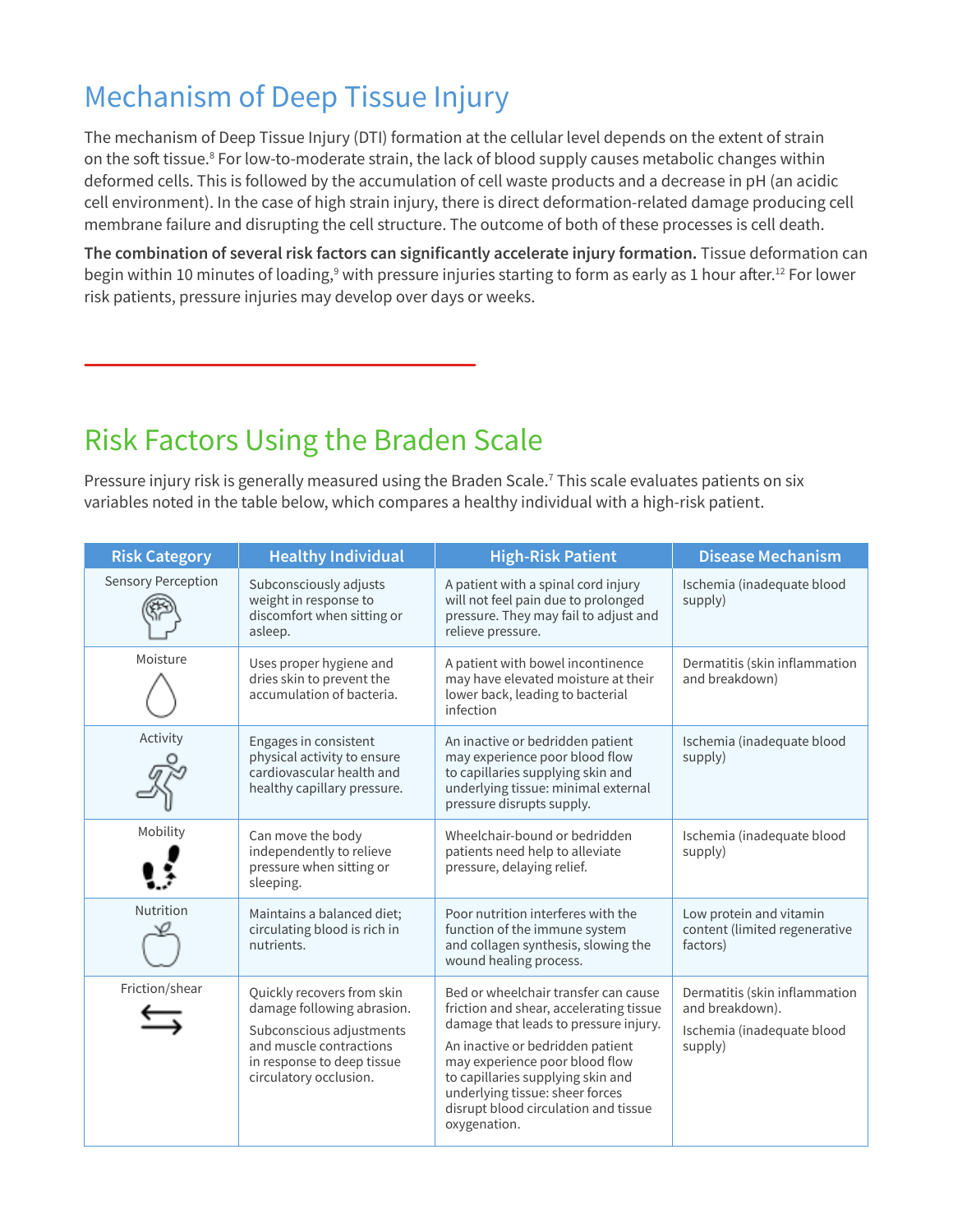Moisture (which cause dermatitis) generally contributes to the first two stages of pressure injuries due to skin surface disruption. A lack of sensory perception, mobility, and activity produce ischemia: inadequate blood supply that causes a shortage in oxygen needed for tissue metabolism. Ischemia of soft tissue near bonemuscle interfaces is a major precipitating factor for the highly-severe Stage 3 and 4 injuries. Poor nutrition leads to a lack of regenerative factors in the blood; it increases the rate of injury formation and prevents effective healing. Friction/shear forces affect both the skin and underlying deep tissue. Friction forces on the skin can lead to skin abrasion and Stage I and II injuries. Sheer forces within deep tissue can restrict blood circulation leading to ischemia, DTI and Stage III, IV or Unstageable injuries.

Several common diseases also increase risk. Diabetes and obesity, for example, can impair wound healing, reduce blood flow, and raise the chance of infection.<sup>1</sup> Patients on immunosuppressive drugs also experience greater risk of infection.

### Pressure Injury Complications

Pressure injuries can lead to several complications, some of which are life threatening.<sup>1</sup> A common complication is cellulitis, which is an infection of the skin and connected soft tissues.<sup>4</sup> If cellulitis is not treated, it may lead to tissue death (gangrene). The infection may spread to the bone (an infection called osteomyelitis) and reduce the function of joints and limbs. Long-term, non-healing wounds can lead to a type of skin cancer known as squamous cell carcinoma. In some cases, pressure injuries can lead to sepsis, shock, and death.



FIGURE 2 – OSTEOMYELITIS AT THE HEEL

### A Constant Burden on Healthcare Teams

The prevention and treatment of pressure injuries can be nursing intensive.<sup>5</sup> Several studies suggest that pressure injury development is directly related to the ratio of patients to nurses and the average time spent at the bedside. In some care facilities, nurses spend upwards of two hours per patient, per day solely on pressure injury prevention.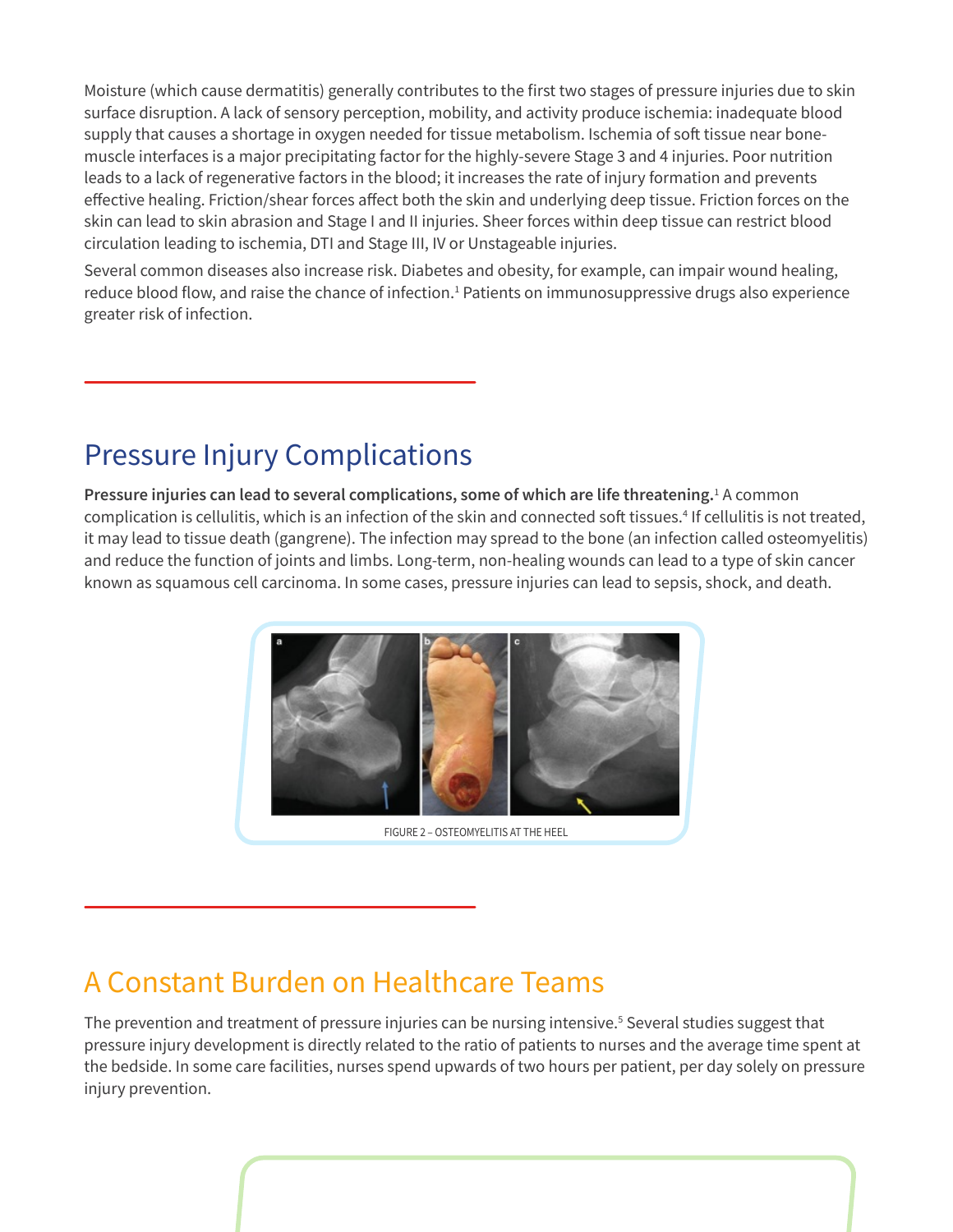At the health center level, a high prevalence of pressure injuries can lead to poor patient turnover, causing overcrowding and the lack of beds. These injuries also play a significant role in the spread of infection in the clinical area.<sup>6</sup> Therefore, with a lack of hygiene or proper nursing standards, pressure injuries can cause widespread disease. If injuries advance to Stages III or IV, they become a major burden for resource-strained facilities.

### High Prevalence of Pressure Injuries is Costly

#### **Canada**

Particularly in frail, older adults, the estimated prevalence of pressure injuries across all healthcare institutions in Canada is 26%, with the following breakdown: $13$ 



FIGURE 3 – PRESSURE INJURY PREVALENCE ACROSS CANADIAN HEALTH CENTERS

The highest reported rates of hospital-acquired pressure injuries occur in intensive care units (ICUs) and range from 14% to 42%.14

**Pressure injuries are expensive. For patients over 65 in Canada, hospital-acquired pressure injury treatment costs range from \$44,000 for Stage 2 to \$90,000 for Stage 4.**<sup>15</sup>

#### **USA**

Hospital-acquired pressure injuries affect more than 2.5 million patients in the U.S.<sup>16/17</sup> The prevalence of pressure injuries is up to 23% at long-term care and rehabilitation facilities and ranges from 10% to 41% in ICU patients.<sup>17</sup>

A 2012 Nationwide U.S. study evaluated the impact of pressure injuries on short-term inpatient outcomes:<sup>17</sup>

- Over 2x increase in mean length of stay (11.1 days vs. 4.6 days)
- Over 2x increase in mean total hospital charge (\$72,000 vs. \$32,200)
- Over 5x increase in mortality rate (9.1% vs. 1.8%)

A 2010 analysis in the American Journal of Surgery reported that the average hospital treatment cost for a Stage IV pressure injury and associated complications was over \$120,000 in both hospital and community care settings.<sup>18</sup>

**Given the large financial burden of treating pressure injuries, prevention is the preferred approach.**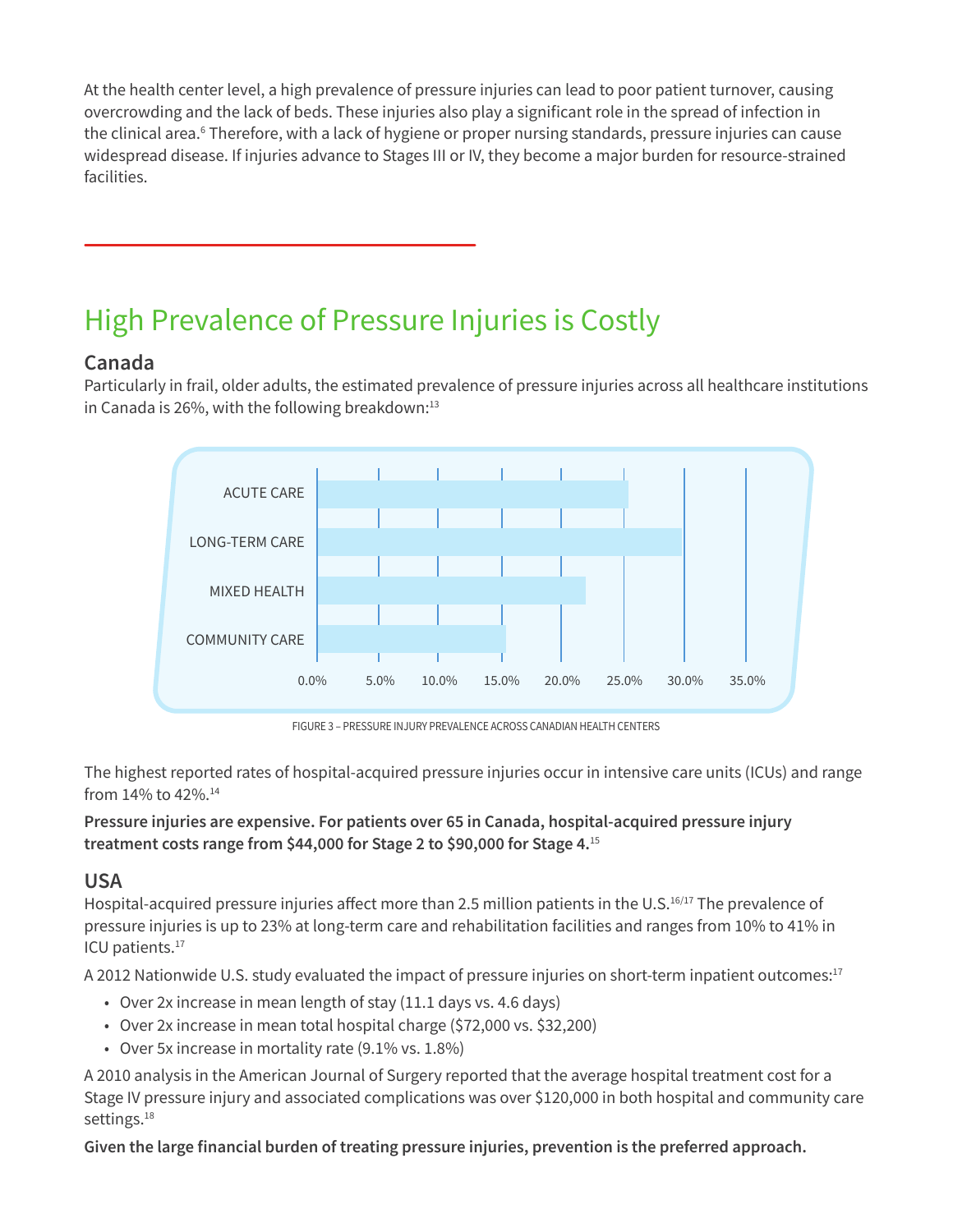### Current Approaches to Prevention and Treatment

#### **Current Prevention – Turning and Repositioning**

The most common preventative approach is frequently offloading pressure by turning and repositioning.<sup>5</sup> Patients that cannot turn or reposition themselves require assistance from nursing staff. The current gold standard is turning a patient at least every 2 hours. However, limited research has been conducted on the optimal turning frequency, and a "good turn" remains poorly defined. In some cases, tissue damage can occur when blood supply returns to tissue after prolonged lack of blood flow (reperfusion injury).<sup>19</sup> In addition, this approach is rarely compatible with critical/intensive care environments: for example, a patient requiring intubation cannot readily be turned to relieve pressure.



FIGURE 4 – A NURSE REPOSITIONS A HIGH-RISK PATIENT TO OFFLOAD PRESSURE

#### **Current Prevention – Pressure-Redistributing Surfaces**

A second approach is the use of pressure-redistributing surfaces. Dynamic mattresses and gel seat cushions are a significant expense for health centers attempting to reduce injury risk, and they demonstrate limited or no effectiveness in reducing pressure injury incidence.20,21 Use of pressure-redistributing surfaces does not negate the requirement for turning and repositioning patients.

Aside from pressure reduction approaches, prevention involves the reduction of risk factors listed in the Braden Scale. Nurses can ensure patient skin is clean and dry on a regular basis.<sup>5</sup> Managing nutrition and supporting patients through mobility exercises can also prevent injury.<sup>22</sup>

#### **Treatment – Wound Management**

The treatment of pressure injuries is a combination of effective wound management and risk factor reduction.

Wound management begins with regular cleaning to remove any debris and bacteria that may delay healing.<sup>5</sup> Special dressings are used to protect against infection and support repair. Removal of dead tissue (debridement) is generally performed using a scalpel or laser.<sup>15</sup> If a bacterial infection is suspected, oral or topical antibiotics can be effective tools in wound management.

The treatment of high stage pressure injuries can be a challenging process, and often requires prolonged hospitalization. In rare cases, the wound may be unable to heal completely, and reconstructive surgery is required to restore function.<sup>23</sup> At these stages, greater emphasis must be placed on nutrition and hydration.

Modern treatment methods such as negative pressure wound therapy (vacuum placed over wound bed) and hyperbaric oxygen therapy (supplying excess oxygen in a sealed chamber) have shown poor efficacy compared to more invasive surgical techniques.6 Currently, treatment incurs significant cost for both health systems and patients, making prevention efforts a major focus for nursing care.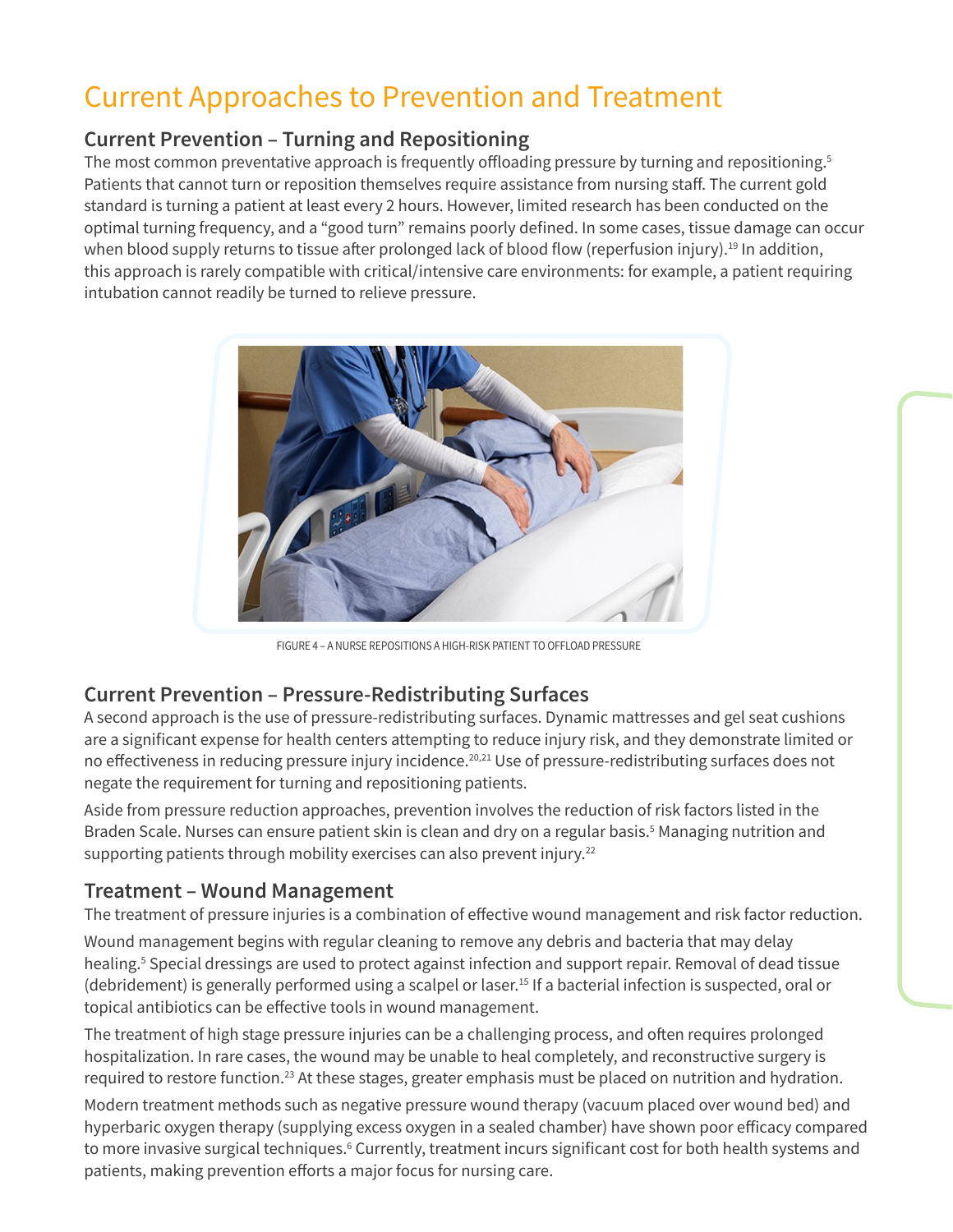### Prelivia – A New Era or Pressure Injury Prevention

**Prelivia is the first technology designed to prevent damage by restoring blood circulation and tissue oxygenation.** The U.S. Food and Drug Administration provided 510 (k) Clearance for Prelivia in June 2021. Developed by Rehabtronics, Prelivia uses a patented neurostimulation technology that continuously increases local blood circulation. Studies have shown that Prelivia's unique technology increases tissue oxygenation by 28% and decreases 80% of pressure induced tissue damage. A caregiver applies electrodes to a patient's skin in the area that is at-risk for developing a pressure injury. Once activated, the electrodes deliver intermittent electrical stimulation (IES) to the tissue, which is painless. Unlike other systems that deliver electrical impulses, Prelivia delivers stimulation continuously without fatiguing muscles. Therefore, there are no time restrictions and Prelivia can be used 24/7 to keep tissue healthy in bedridden and chair-bound patients. Visit **[www.rehabtronics.com](http://www.rehabtronics.com)** to learn more.



### Prelivia Study Results

### References

[1] "Bedsores (Pressure Ulcers)." Mayo Clinic, Mayo Foundation for Medical Education and Research, 29 Feb. 2020, www.mayoclinic.org/ diseases-conditions/bed-sores/symptoms-causes/syc-20355893.

[2] Zulkowski, Karen, et al. "Coming to Consensus on Deep Tissue Injury." Advances in Skin & Wound Care, vol. 18, no. 1, 2005, pp. 28–29., doi:10.1097/00129334-200501000-00013.

[3] "Prevention and Treatment of Pressure Ulcers: Quick Reference Guide." Resources - National Pressure Ulcer Advisory Panel, npiap. com/page/resources/.

[4] "Cellulitis." Johns Hopkins Medicine, www.hopkinsmedicine.org/health/conditions-and-diseases/cellulitis.

[5] Lyder CH, Ayello EA. Pressure Ulcers: A Patient Safety Issue. In: Patient Safety and Quality: An Evidence-Based Handbook for Nurses. Rockville (MD): Agency for Healthcare Research and Quality (US); 2008 Apr. Chapter 12. Available from: https://www.ncbi.nlm.nih.gov/ books/NBK2650/.

[6] Bhattacharya, Surajit, and R K Mishra. "Pressure ulcers: Current understanding and newer modalities of treatment." Indian journal of plastic surgery : official publication of the Association of Plastic Surgeons of India vol. 48,1 (2015): 4-16. doi:10.4103/0970- 0358.155260.

[7] Bergstrom, N, et al. "The Braden Scale for Predicting Pressure Sore Risk. Nursing Research, 36 (4), 205-210." Orthopaedic Nursing, vol. 7, no. 1, 1988, p. 42., doi:10.1097/00006416-198801000-00010.